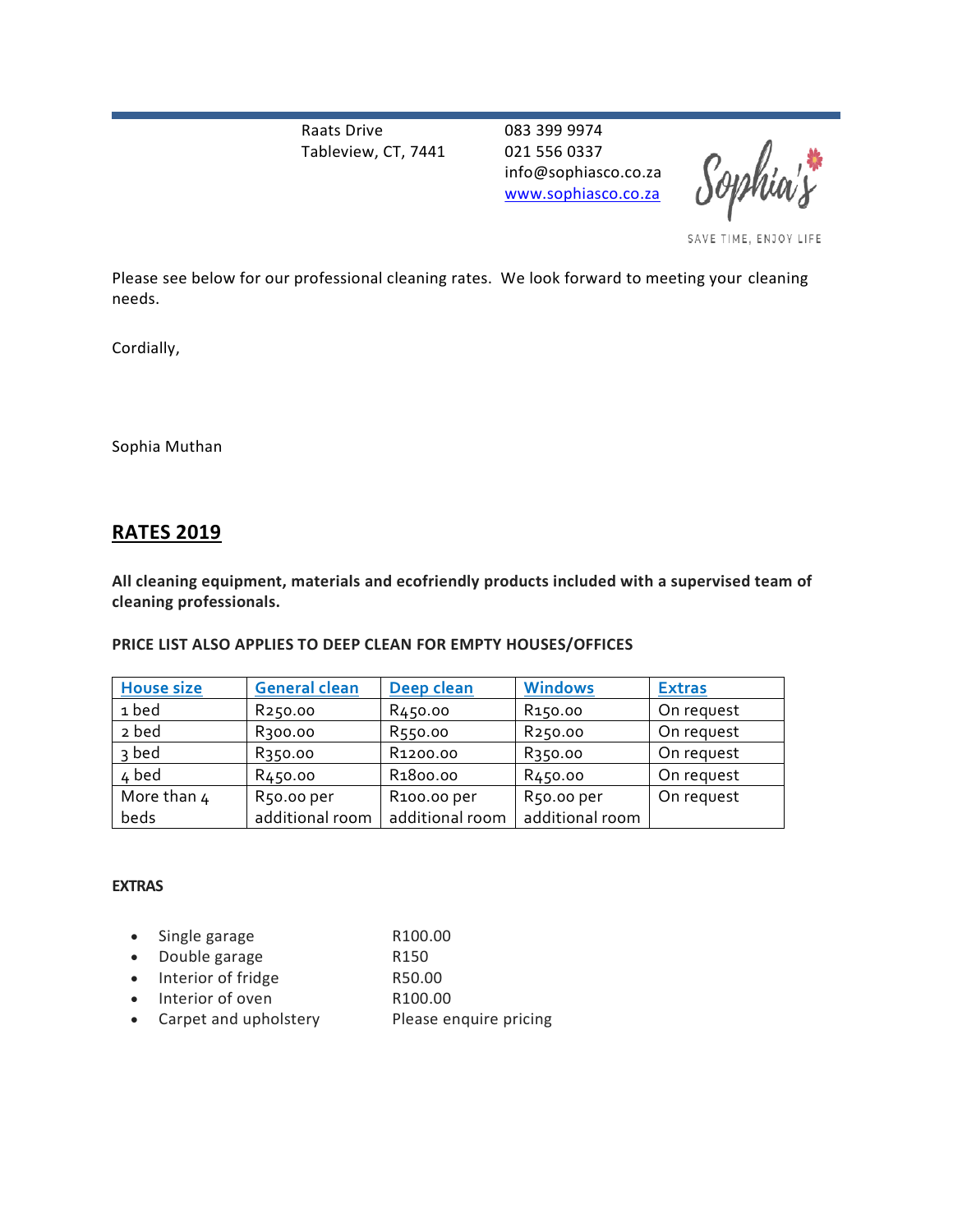Page 2

#### **Regular/House Cleaning Tasks**

## *All areas of the house*

- Dust surfaces
- Dust and hand wipe furniture tops
- Vacuum carpets
- Vacuum and damp mop floors
- Dust blinds, window sills, and lock ledges
- Dust furniture
- Dust pictures frames
- Dust lamp and lamp shades
- Dust and clean mirrors
- Empty all trash

#### *Bathrooms*

- Dust surfaces
- Dust blinds, window sills, and lock ledges
- Dust cabinets, door panels, and baseboards
- Clean and disinfect surfaces
- Spot clean cabinet fronts
- Clean, disinfect, and shine showers and tubs
- Clean and disinfect toilets inside and out
- Clean and disinfect door knobs and switch plates
- Shine fixtures
- Vacuum and damp mop floors
- Empty trash

# *Kitchen*

- Dust surfaces
- Dust blinds, window sills, and lock ledges
- Dust top of refrigerator
- Clean and disinfect counter tops
- Spot clean cabinet fronts
- Clean and disinfect door knobs and switch plates
- Clean and disinfect sink
- Clean and disinfect microwave inside and out
- Clean, disinfect, and shine outside of oven and top of range